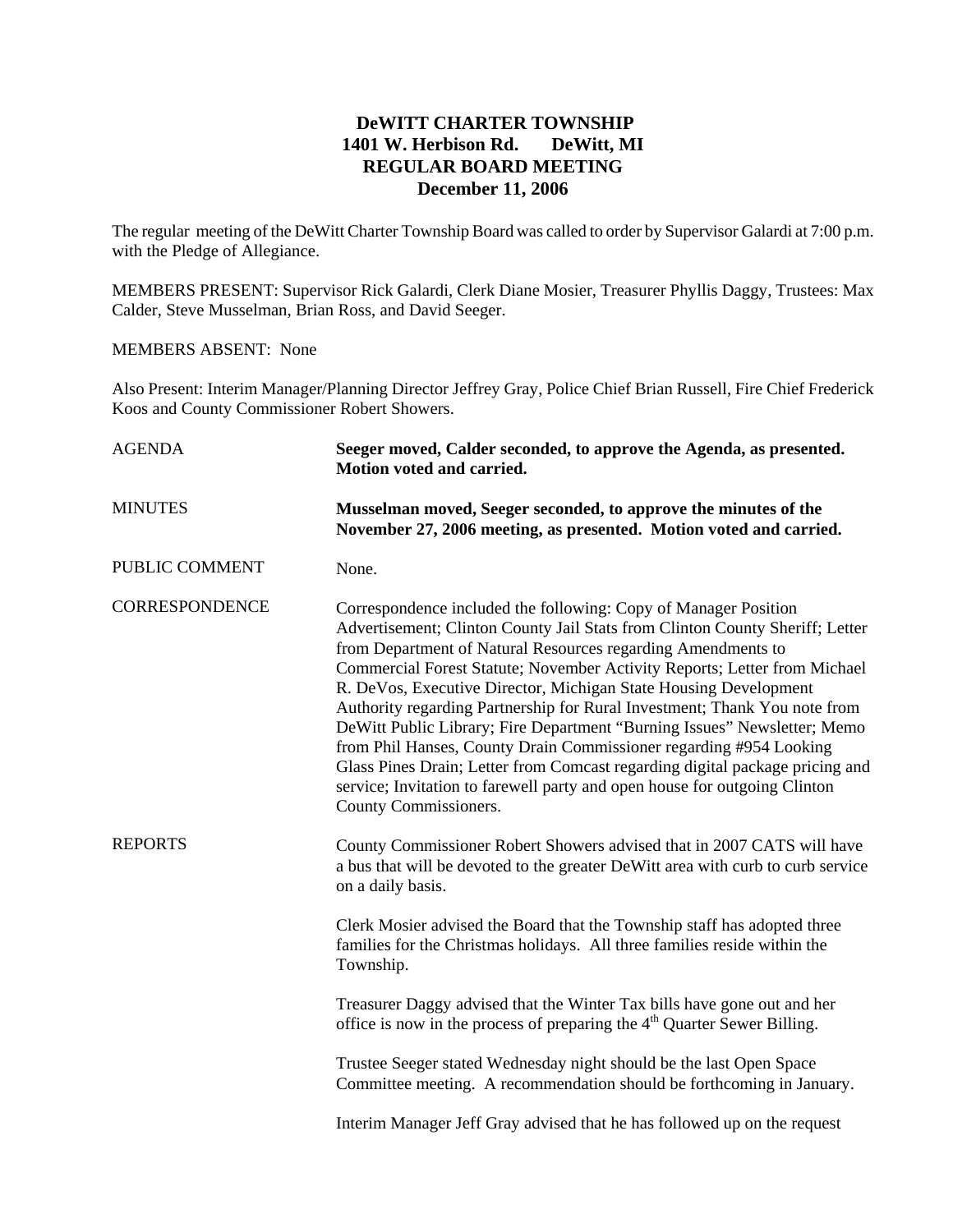Twp Board Minutes December 11, 2006 Pg 2

from the residents of Willow Creek Farms for a speed reduction on Airport Road and upon researching this he found that the Township Board had requested a study of that very issue in 2003. He advised that the Clinton County Road Commission and State Police Department did a speed study and found that this area did not warrant a reduction in speed limit because traffic is traveling at a higher rate of speed, than the posted speed limit. He shared with the homeowners association members that it is the Boards sentiment that the speed limit should have been lowered a long time ago. He also advised the homeowners that the County Road Commission has indicated that they will continue to monitor Airport Road as development occurs, which would include the development of commercial and office use at the corner of Clark and Airport Roads.

Gray advised that Attorney Robinson has provided a copy of a opinion on a court case between Comstock Township and Kalamazoo Township whereby they challenged the MDEQ's ability to require townships to comply with Phase 2 storm water requirements and they were successful in court. Gray stated that he would be in contact with Attorney Robinson to see what this might mean for DeWitt Township.

Gray advised that he was recently contacted by a Township resident who happens to be an MDOT employee who is participating with the DeWitt School District in the Safe Schools Program where the school district develops a walkability plan, finding obstacles for kids walking to schools (i.e. not enough sidewalks) and also developing an educational plan to encourage kids to walk to school more. A positive outlook for the Township in this is there are federal dollars available for actually building sidewalks where they are identified as necessary. On January 10, 2007 he will be participating at a meeting with the school district, MDOT, Road Commission and DeWitt City officials to help get this program started. He hopes that Chief Russell will be attending these meetings as well to provide input on various public safety issues.

### **Musselman moved, Calder seconded, to approve General Operating Fund Vouchers 51116 - 51180 and Tax Fund Vouchers 6586 – 6590. Motion voted and carried.**

Clerk Mosier briefly recapped the proposed amendment to the Ordinance which was before the Board for the Second Reading.

**Mosier moved, Ross seconded, to adopt Ordinance Amendment 110.2, DeWitt Township Liquor Ordinance, on Second Reading.** 

## **AYES: Ross, Calder, Daggy, Mosier, Galardi, Seeger, Musselman NAYS: None Motion carried.**

Interim Manager Gray reviewed his memorandum, dated December 8, 2006, regarding the Township entering into an agreement for professional services with Economics Consulting Services, LLC. which would assist the Township in becoming better educated to the economic development tools and programs that are available, and participate in discussions with various agencies to identify tools that could be utilized by the Township.

John Hanieski, Ph. D. introduced himself and provided the Board with his intentions, background and desire in working with and educating the Township in economics and economic development.

#### **VOUCHERS**

UNFINISHED **BUSINESS** Ord. Amend. 110.2 Second Reading

NEW BUSINESS Consulting Services-Economic Development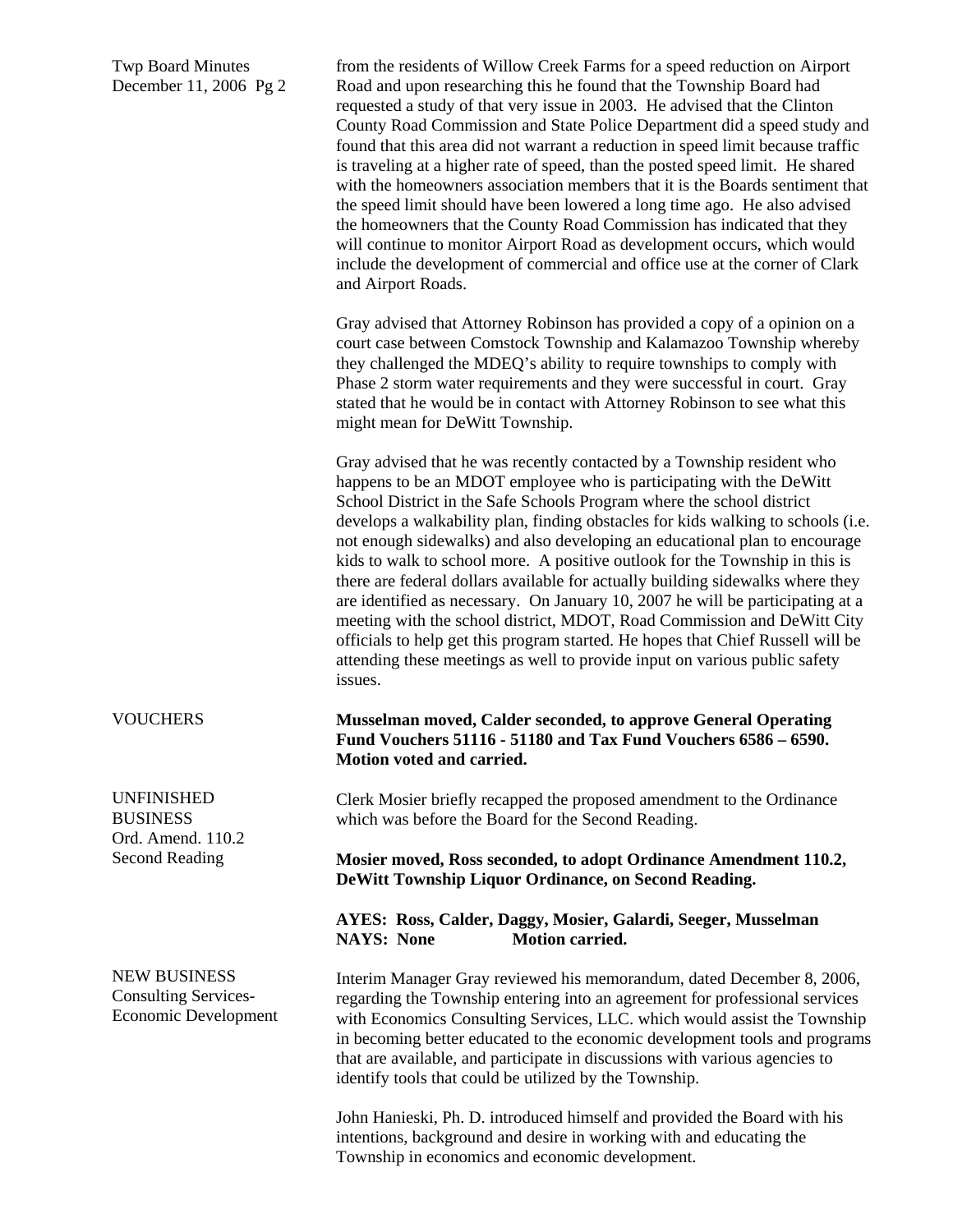| <b>Twp Board Minutes</b><br>December 11, 2006 Pg 3                                 | Mosier moved, Calder seconded, that the Township Board approve the<br><b>Agreement for Professional Services between Economics Consulting</b><br>Services, LLC and DeWitt Charter Township and authorize the<br>Supervisor to execute the same, subject to the changes as recommended<br>by the Township Attorney in his correspondence to Interim Manager<br>Gray, dated December 11, 2006. Motion voted and carried.                                                                                                                                                                                                     |                                      |          |                                                     |  |
|------------------------------------------------------------------------------------|----------------------------------------------------------------------------------------------------------------------------------------------------------------------------------------------------------------------------------------------------------------------------------------------------------------------------------------------------------------------------------------------------------------------------------------------------------------------------------------------------------------------------------------------------------------------------------------------------------------------------|--------------------------------------|----------|-----------------------------------------------------|--|
| Resolution 061177<br>Liquor Control<br>Commission – Cork &<br><b>Bottle Winery</b> | Clerk Mosier introduced the applicants who are applying for the winery liquor<br>license and briefly reviewed the process and the Townships requirements<br>within the Township Liquor Control Ordinance. She pointed out that the<br>license being applied for through the State Liquor Control Commission is the<br>Small Wine Maker License, which requires local approval in the form of a<br>Resolution by the Township Board.<br>Ross moved, Calder seconded, to adopt Resolution 061177,<br>recommending approval of the Cork and Bottle Winery Small Wine<br>Maker License to the State Liquor Control Commission. |                                      |          |                                                     |  |
|                                                                                    |                                                                                                                                                                                                                                                                                                                                                                                                                                                                                                                                                                                                                            |                                      |          |                                                     |  |
|                                                                                    | AYES: Musselman, Seeger, Galardi, Mosier, Daggy, Calder, Ross<br><b>Motion carried.</b><br><b>NAYS: None</b>                                                                                                                                                                                                                                                                                                                                                                                                                                                                                                               |                                      |          |                                                     |  |
| Resolution 061178<br>Local Liquor License -<br>Cork & Bottle Winery                | Ross moved, Seeger seconded, to adopt Resolution 061178 granting<br>conditional approval of the Cork and Bottle Winery Application for a<br>new Beer and Wine License under the provisions of Ordinance 110.2                                                                                                                                                                                                                                                                                                                                                                                                              |                                      |          |                                                     |  |
|                                                                                    | AYES: Mosier, Daggy, Calder, Ross, Musselman, Seeger, Galardi<br><b>Motion carried.</b><br><b>NAYS: None</b>                                                                                                                                                                                                                                                                                                                                                                                                                                                                                                               |                                      |          |                                                     |  |
| 2007 Wage Schedule                                                                 | Supervisor Galardi stated that the 2007 Classification and Wage Scale, as<br>presented by Interim Manager Gray, reflects a 3% increase in all steps.<br>Calder moved, Seeger seconded, that the Township Board approve the<br>2007 Classification and Wage Scale as presented. Motion voted and<br>carried.                                                                                                                                                                                                                                                                                                                |                                      |          |                                                     |  |
|                                                                                    |                                                                                                                                                                                                                                                                                                                                                                                                                                                                                                                                                                                                                            |                                      |          |                                                     |  |
| 2006 Budget<br>Adjustments                                                         | Clerk Mosier briefly reviewed her memorandum to the Board, dated<br>December 6, 2006, relative to 2006 Budget Adjustments that need to be done<br>prior to the end of the year.                                                                                                                                                                                                                                                                                                                                                                                                                                            |                                      |          |                                                     |  |
|                                                                                    | Ross moved, Seeger seconded, that the Township Board approve<br>the following budget adjustments: General Fund to:                                                                                                                                                                                                                                                                                                                                                                                                                                                                                                         |                                      |          |                                                     |  |
|                                                                                    | <b>Elections</b>                                                                                                                                                                                                                                                                                                                                                                                                                                                                                                                                                                                                           | 101-195-702-000 Salaries             | \$5,000  | <b>Justification</b><br>actual costs/3<br>elections |  |
|                                                                                    | <b>Elections</b>                                                                                                                                                                                                                                                                                                                                                                                                                                                                                                                                                                                                           | 101-195-727-000 Supplies             | \$1,000  | actual costs/3<br>elections                         |  |
|                                                                                    | <b>Manager</b>                                                                                                                                                                                                                                                                                                                                                                                                                                                                                                                                                                                                             | 101-171-702-000 Salaries             | \$19,150 | calculated y/e<br>total                             |  |
|                                                                                    | <b>Clerk</b>                                                                                                                                                                                                                                                                                                                                                                                                                                                                                                                                                                                                               | 101-215-702-000 Salaries             | \$4,000  | <b>Salary Comp</b>                                  |  |
|                                                                                    | <b>Fire</b>                                                                                                                                                                                                                                                                                                                                                                                                                                                                                                                                                                                                                | 101-336-978-000 Vehicle Rep \$28,000 |          | 2005 expense<br>pd in<br>06/ladder                  |  |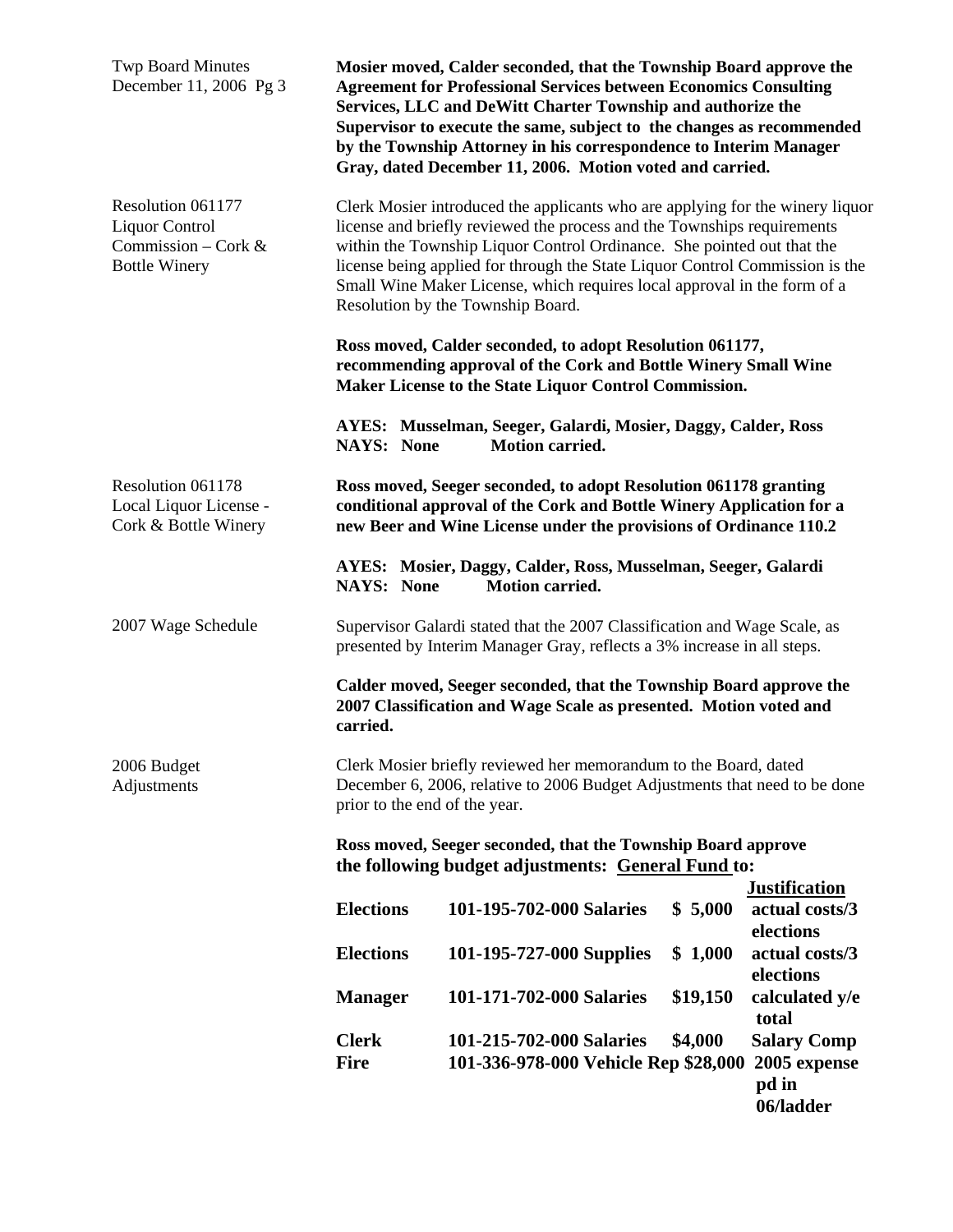| <b>Twp Board Minutes</b><br>December 11, 2006<br>Pg4 | from                                                                                                                                                                                                                                                                                                                                                                                                                                                                                                                                                                                                                                                                                                                                                                                                                                                                                                                                                                                                                                                                                                                                                                                                                                                                                                                                                                                                                                                                | 101-000-390-000 General Fund Bal                                                                                                                                                                                                                                                                                                                                                                                                                                  | \$61,690                                          |  |  |
|------------------------------------------------------|---------------------------------------------------------------------------------------------------------------------------------------------------------------------------------------------------------------------------------------------------------------------------------------------------------------------------------------------------------------------------------------------------------------------------------------------------------------------------------------------------------------------------------------------------------------------------------------------------------------------------------------------------------------------------------------------------------------------------------------------------------------------------------------------------------------------------------------------------------------------------------------------------------------------------------------------------------------------------------------------------------------------------------------------------------------------------------------------------------------------------------------------------------------------------------------------------------------------------------------------------------------------------------------------------------------------------------------------------------------------------------------------------------------------------------------------------------------------|-------------------------------------------------------------------------------------------------------------------------------------------------------------------------------------------------------------------------------------------------------------------------------------------------------------------------------------------------------------------------------------------------------------------------------------------------------------------|---------------------------------------------------|--|--|
|                                                      | <b>Streetlight Fund</b>                                                                                                                                                                                                                                                                                                                                                                                                                                                                                                                                                                                                                                                                                                                                                                                                                                                                                                                                                                                                                                                                                                                                                                                                                                                                                                                                                                                                                                             |                                                                                                                                                                                                                                                                                                                                                                                                                                                                   |                                                   |  |  |
|                                                      | to:                                                                                                                                                                                                                                                                                                                                                                                                                                                                                                                                                                                                                                                                                                                                                                                                                                                                                                                                                                                                                                                                                                                                                                                                                                                                                                                                                                                                                                                                 | 861-448-920-000 Utilities                                                                                                                                                                                                                                                                                                                                                                                                                                         | \$28,000<br>projected actual<br>cost of utilities |  |  |
|                                                      | from:                                                                                                                                                                                                                                                                                                                                                                                                                                                                                                                                                                                                                                                                                                                                                                                                                                                                                                                                                                                                                                                                                                                                                                                                                                                                                                                                                                                                                                                               | 861-000-390-000 SL Fund Balance \$28,000                                                                                                                                                                                                                                                                                                                                                                                                                          |                                                   |  |  |
|                                                      | Motion voted and carried.                                                                                                                                                                                                                                                                                                                                                                                                                                                                                                                                                                                                                                                                                                                                                                                                                                                                                                                                                                                                                                                                                                                                                                                                                                                                                                                                                                                                                                           |                                                                                                                                                                                                                                                                                                                                                                                                                                                                   |                                                   |  |  |
| Committee &<br>Commission<br>Appointments            | Seeger moved, Ross seconded, to concur with the Supervisor's<br>recommendation to make the following appointments: to reappoint<br>Stephen Gobbo as the Planning Commission Representative to the<br>Board of Appeals for a one year term ending on 12/31/07 and to<br>reappoint Robert Reese, III and Christopher LaGrand to the Board<br>of Appeals for three year terms ending 12/31/09; to reappoint Bruce<br>Keilen, Mike Nolen, and Stephen Gobbo to the Planning Commission<br>for three year terms ending on 12/31/09; to reappoint Norman<br>Farnum, Al Harrison, and Concetta D'Agostino to the Board of<br>Review for two year terms ending on 12/31/08; to reappoint Diane<br>Mosier to the Library Board for a three year term ending on<br>12/31/09; to reappoint Janis Penton, Judy Martiny, and Bob Ancel to<br>the Sewer Board of Appeals for five year terms ending on 2011; to<br>reappoint Mary Winegar to the DeWitt Area Recreation Authority<br>for a three year term ending on 12/31/09; to reappoint Charlene<br><b>Schaar to the DeWitt City/DeWitt Township Sister City Community</b><br>Board for a four year term ending on 12/31/10; to appoint the<br>Trustees to one year terms ending on 12/31/07 as follows: David<br>Seeger to the Board of Appeals, Stephen Musselman to the Public<br>Safety Committee, Brian Ross to the Planning Commission, and Max<br>Calder to the Southern Clinton County Municipal Utilities Authority. |                                                                                                                                                                                                                                                                                                                                                                                                                                                                   |                                                   |  |  |
|                                                      | Motion voted and carried.                                                                                                                                                                                                                                                                                                                                                                                                                                                                                                                                                                                                                                                                                                                                                                                                                                                                                                                                                                                                                                                                                                                                                                                                                                                                                                                                                                                                                                           |                                                                                                                                                                                                                                                                                                                                                                                                                                                                   |                                                   |  |  |
| <b>EXTENDED PUBLIC</b><br><b>COMMENTS</b>            |                                                                                                                                                                                                                                                                                                                                                                                                                                                                                                                                                                                                                                                                                                                                                                                                                                                                                                                                                                                                                                                                                                                                                                                                                                                                                                                                                                                                                                                                     | Fire Chief Fred Koos stated, that on behalf of the fire department, he<br>would like to thank the Township Board for their support this year and<br>wished all a Merry Christmas. He also advised the Board that he is now a<br>member of the Board of the 100 Club and he will be a representative of<br>fire services on the Board of Directors of the 100 Club.                                                                                                |                                                   |  |  |
|                                                      |                                                                                                                                                                                                                                                                                                                                                                                                                                                                                                                                                                                                                                                                                                                                                                                                                                                                                                                                                                                                                                                                                                                                                                                                                                                                                                                                                                                                                                                                     | Police Chief Brian Russell stated, that on behalf of the police department,<br>he would like to thank the Township Board for their support this year. He<br>advised the Board that the Township Police Department participated in a<br>Tri-County wide program call "Fill a Cop Car" to help restore the Food<br>Bank for the greater Lansing area. Officer Murphy represented DeWitt<br>Township for four hours and said he can not enough good things about the |                                                   |  |  |